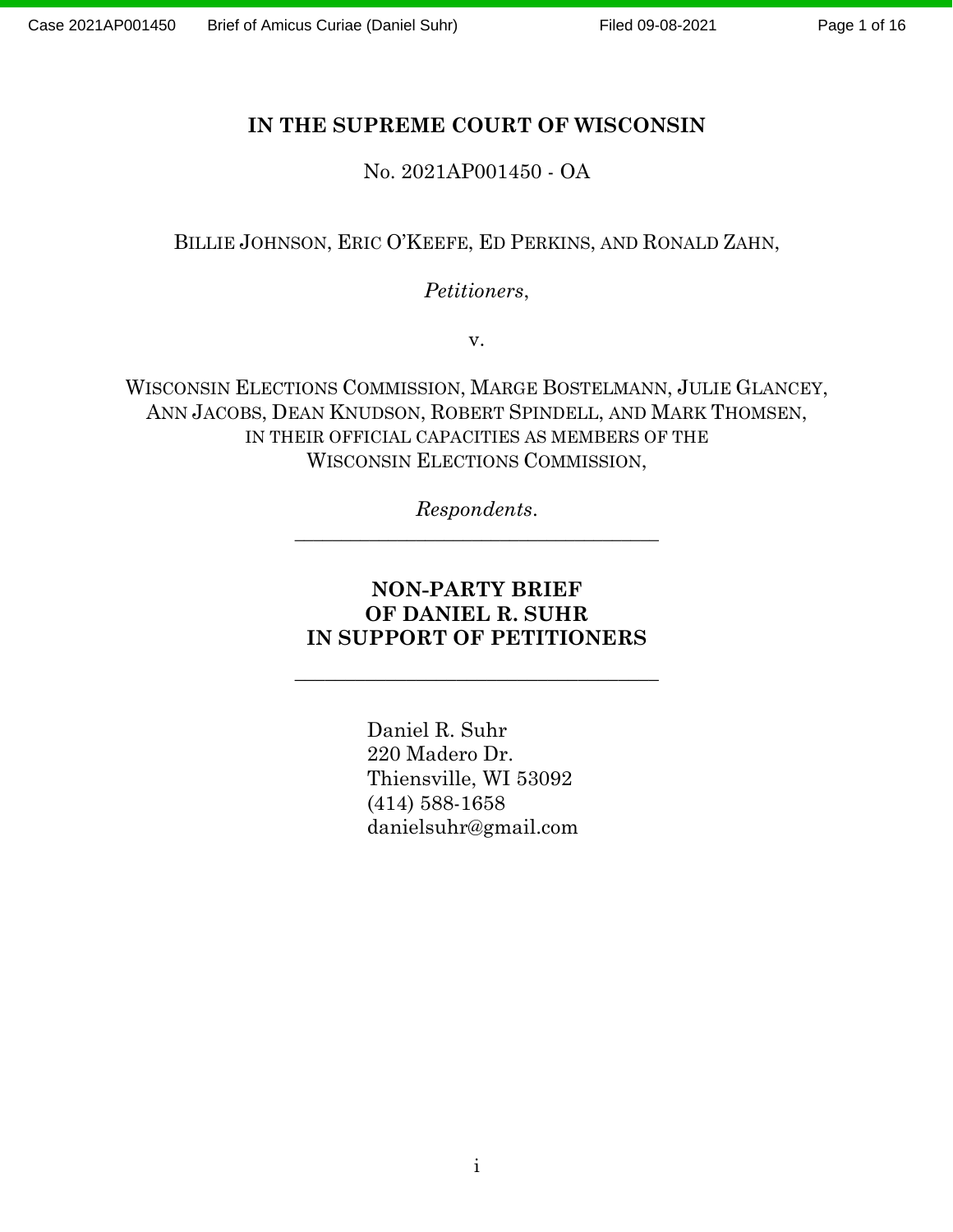# **TABLE OF CONTENTS**

| $\begin{minipage}{.4\linewidth} \textbf{STATEMENT OF INTEREST} \end{minipage} \begin{minipage}{.4\linewidth} \textbf{STATEMENT OF INTEREST} \end{minipage} \begin{minipage}{.4\linewidth} \textbf{STATEMENT OF INTEREST} \end{minipage} \begin{minipage}{.4\linewidth} \textbf{STATEMENT OF INTEREST} \end{minipage} \begin{minipage}{.4\linewidth} \textbf{ENT} \end{minipage} \begin{minipage}{.4\linewidth} \textbf{ENT} \end{minipage} \begin{minipage}{.4\linewidth} \textbf{ENT} \end{minipage} \begin{minipage}{.4\linewidth} \textbf{ENT} \end{minipage} \begin$ |
|--------------------------------------------------------------------------------------------------------------------------------------------------------------------------------------------------------------------------------------------------------------------------------------------------------------------------------------------------------------------------------------------------------------------------------------------------------------------------------------------------------------------------------------------------------------------------|
|                                                                                                                                                                                                                                                                                                                                                                                                                                                                                                                                                                          |
|                                                                                                                                                                                                                                                                                                                                                                                                                                                                                                                                                                          |
|                                                                                                                                                                                                                                                                                                                                                                                                                                                                                                                                                                          |
| THE WISCONSIN SUPREME COURT HAS TAKEN REDISTRICTING CASES AS<br>L.                                                                                                                                                                                                                                                                                                                                                                                                                                                                                                       |
|                                                                                                                                                                                                                                                                                                                                                                                                                                                                                                                                                                          |
| $\Pi$ .<br>THE COURT MAY APPOINT A SPECIAL MASTER TO ASSIST IT IN THE FACT-                                                                                                                                                                                                                                                                                                                                                                                                                                                                                              |
|                                                                                                                                                                                                                                                                                                                                                                                                                                                                                                                                                                          |
| III.<br>THE COURT MAY CHOOSE AMONG A RANGE OF APPROACHES TO JUDICIAL                                                                                                                                                                                                                                                                                                                                                                                                                                                                                                     |
|                                                                                                                                                                                                                                                                                                                                                                                                                                                                                                                                                                          |
|                                                                                                                                                                                                                                                                                                                                                                                                                                                                                                                                                                          |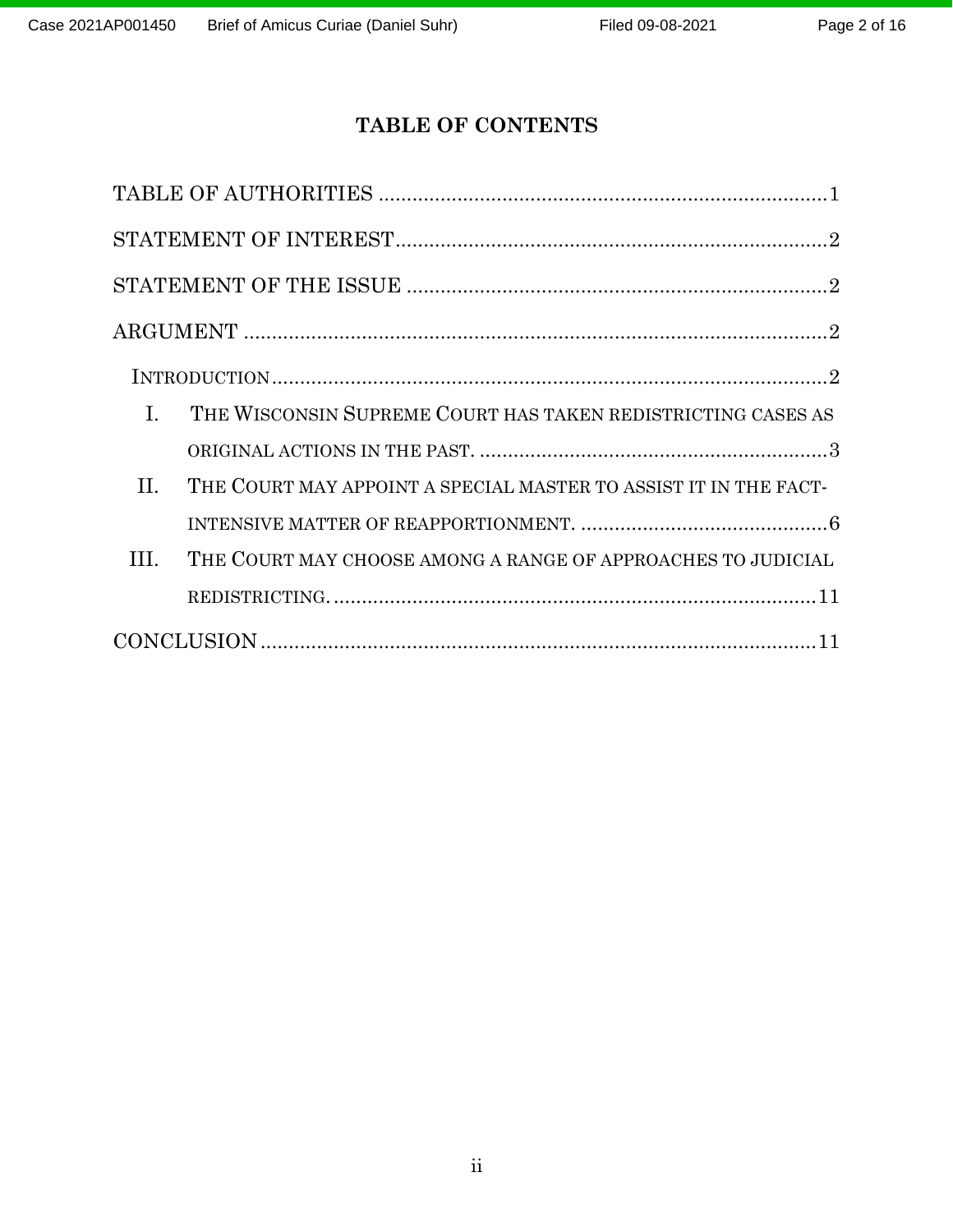## **TABLE OF AUTHORITIES**

## **CASES**

| <i>Associated Bank, N.A. v. Brogli, 917 N.W.2d 37 (Wis. Ct. App. 2018)10</i>          |
|---------------------------------------------------------------------------------------|
|                                                                                       |
|                                                                                       |
| <i>Butterworth v. Dempsey, 237 F. Supp. 302 (D. Conn. 1964)</i> 8                     |
|                                                                                       |
| Green for Wisconsin v. State Elections Bd., 723 N.W.2d 418 (Wis. 2006) 7              |
| Guy v. Miller, No. 11 OC 00042 1B (Nev. Dist. Ct., Carson City Oct. 27, 2011)         |
| Hannan v. Godfrey, 617 N.W.2d 906 (Wis. Ct. App. 2000) 11                             |
| Harold Sampson Children's Tr. v. The Linda Gale Sampson 1979 Tr., 679                 |
|                                                                                       |
| $In\,\,re\,\,Reapproximationment\,\,Comm\,in,\,36\,\,A.3d\,\,661\,\,(Conn.\,\,2012)9$ |
|                                                                                       |
|                                                                                       |
|                                                                                       |
|                                                                                       |
|                                                                                       |
| Puerto Rican Legal Def. & Educ. Fund, Inc. v. Gantt, 796 F. Supp. 681                 |
|                                                                                       |
| State ex rel. Att'y Gen. v. Cunningham, 51 N.W. 724 (Wis. 1892)  4, 6                 |
| State ex rel. Bowman v. Dammann, 243 N.W. 481 (Wis. 1932) 4, 6                        |
|                                                                                       |
|                                                                                       |
| State ex rel. Reynolds v. Zimmerman, 126 N.W.2d 551 (Wis. 1964)2, 4, 6                |
|                                                                                       |
|                                                                                       |
|                                                                                       |
| Wis. Prof'l Police Ass'n, Inc. v. Lightbourn, 627 N.W.2d 807 (Wis. 2001) 8            |
|                                                                                       |

## **STATUTES**

|--|--|--|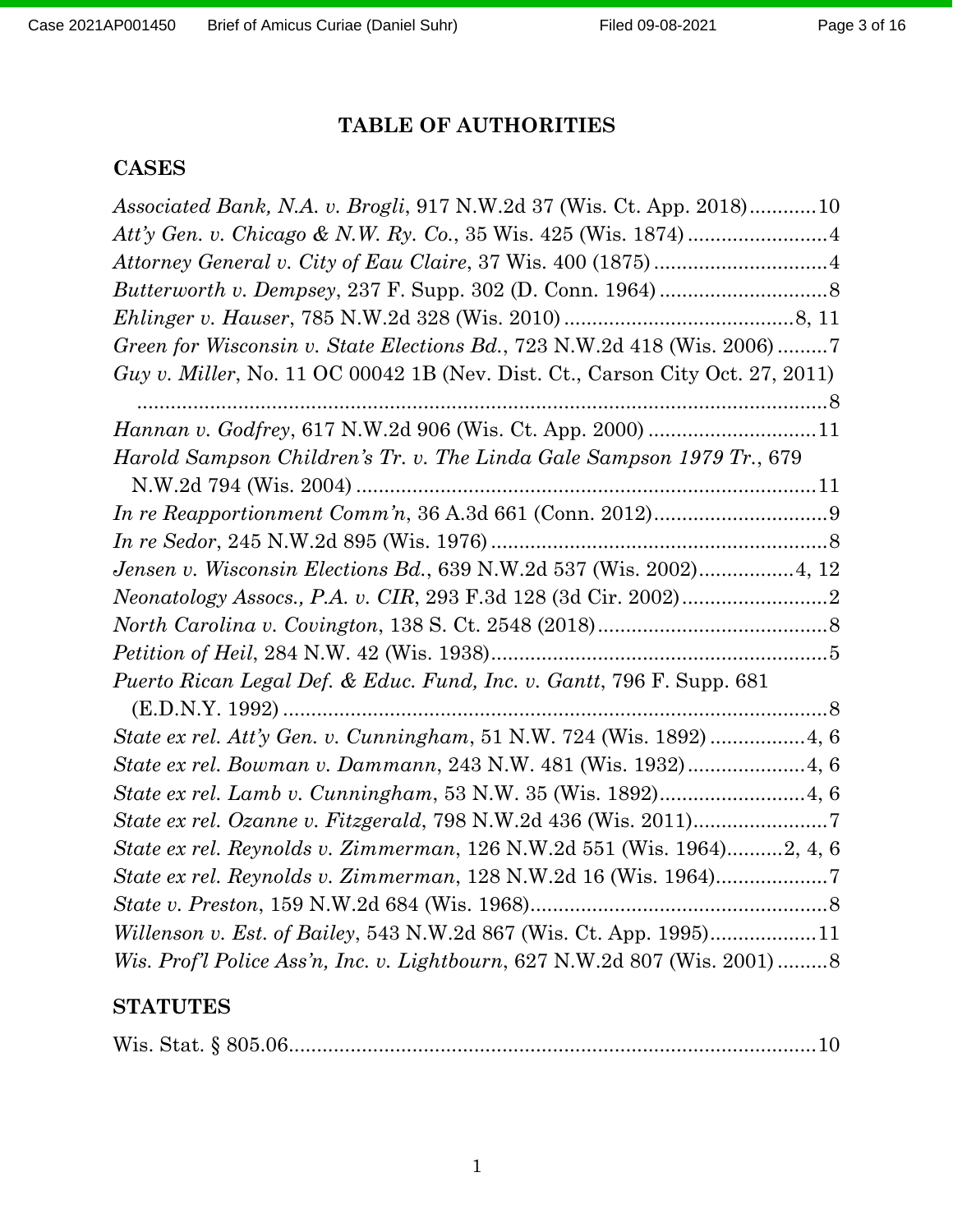#### **STATEMENT OF INTEREST**

Daniel R. Suhr is a public-minded attorney who comes as a true friendof-the-court with no agenda besides his personal view on the correct outcome. *See Neonatology Assocs., P.A. v. CIR*, 293 F.3d 128, 131 (3d Cir. 2002) ("[A]n amicus who makes a strong but responsible presentation in support of a party can truly serve as the court's friend."). *See generally* Samuel Krislov*, The Amicus Curiae Brief: From Friendship to Advocacy,* 72 Yale L.J. 694 (1963).

#### **STATEMENT OF THE ISSUE**

Should the Wisconsin Supreme Court exercise original jurisdiction over this redistricting case and issue its own reapportionment plan using a special master or other redistricting expert if the Legislature and Governor fail to agree through the normal legislative process?

#### **ARGUMENT**

#### **Introduction**

This petition is filed in anticipation of the possibility that the Governor and Legislature may not agree on a redistricting plan. *See State ex rel. Reynolds v. Zimmerman*, 126 N.W.2d 551 (Wis. 1964) (though Wis. Const. Art. IV, Sec. 3, empowers "the Legislature" to redistrict, it must act through a law subject to gubernatorial veto). Multiple parties have filed suit in various courts, including this one, seeking judicial reapportionment in the likely event that an impasse persists.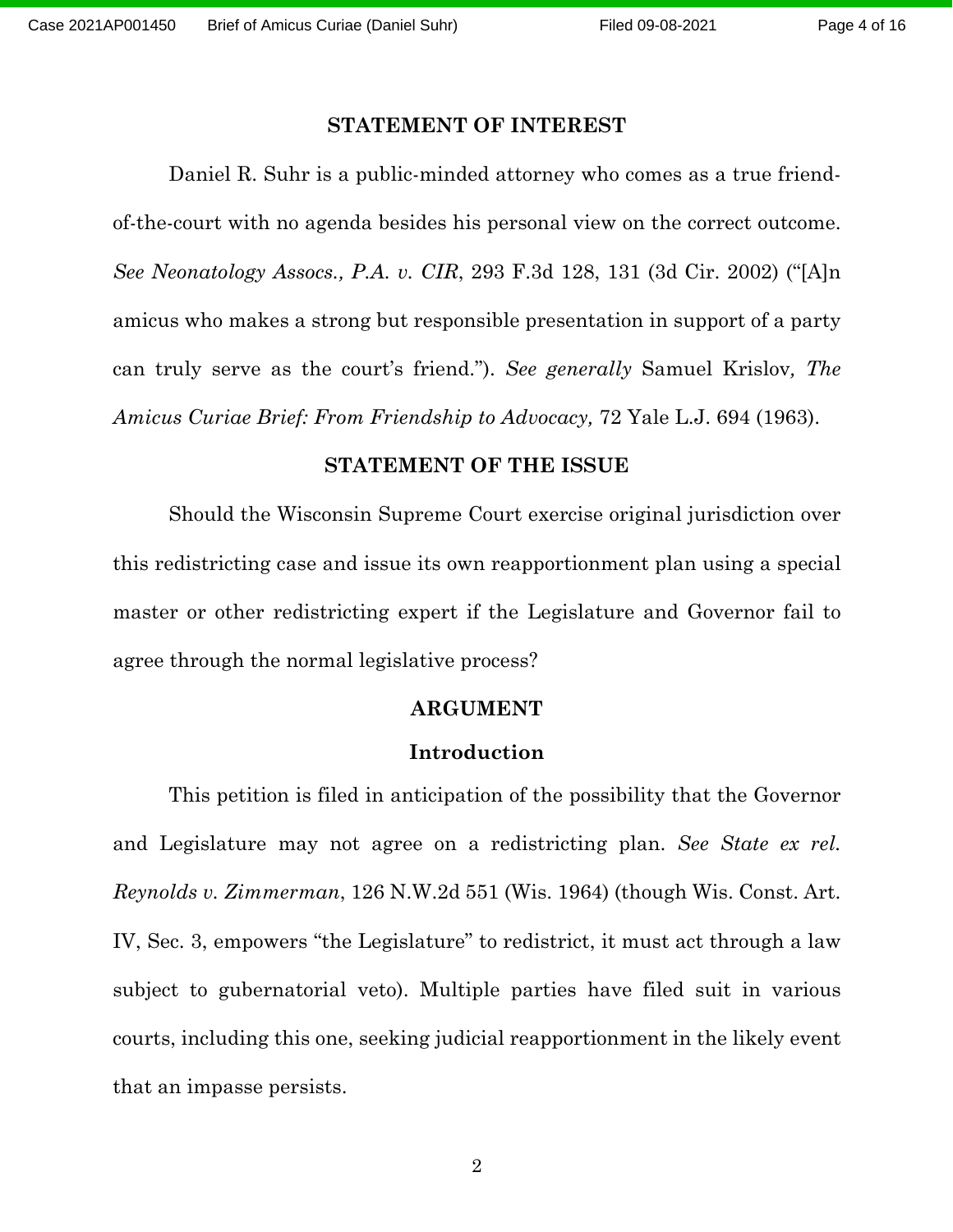Given the importance of properly apportioned electoral maps to the representative nature of Wisconsin's government, this Court has on multiple past occasions exercised original jurisdiction over redistricting cases. *See infra.* Drawing on that ample precedent, this brief explains why it is proper for the Court to do so once again. It then addresses a concern with taking up a redistricting case—the factually complex and intensive nature of reapportioning electoral maps—suggesting that the Court could enlist the assistance of a special master ("referee") or other expert in the matter. The brief demonstrates that courts frequently use special masters for redistricting and shows that Wisconsin courts have used special masters in a variety of factually complex situations, and could do so here as well.

### **I. The Wisconsin Supreme Court has taken redistricting cases as original actions in the past.**

The Wisconsin Supreme Court has taken redistricting cases as original actions on multiple past occasions, including in suits brought by private plaintiffs. *See, e.g*., *State ex rel. Att'y Gen. v. Cunningham*, 51 N.W. 724, 725 (Wis. 1892), *State ex rel. Bowman v. Dammann*, 243 N.W. 481 (Wis. 1932), *Zimmerman*, 126 N.W.2d at 561.

The Court's decision to accept those petitions makes good sense because "reapportionment or redistricting case[s] [are], by definition, publici juris, implicating the sovereign rights of the people of this state." *Jensen v. Wisconsin*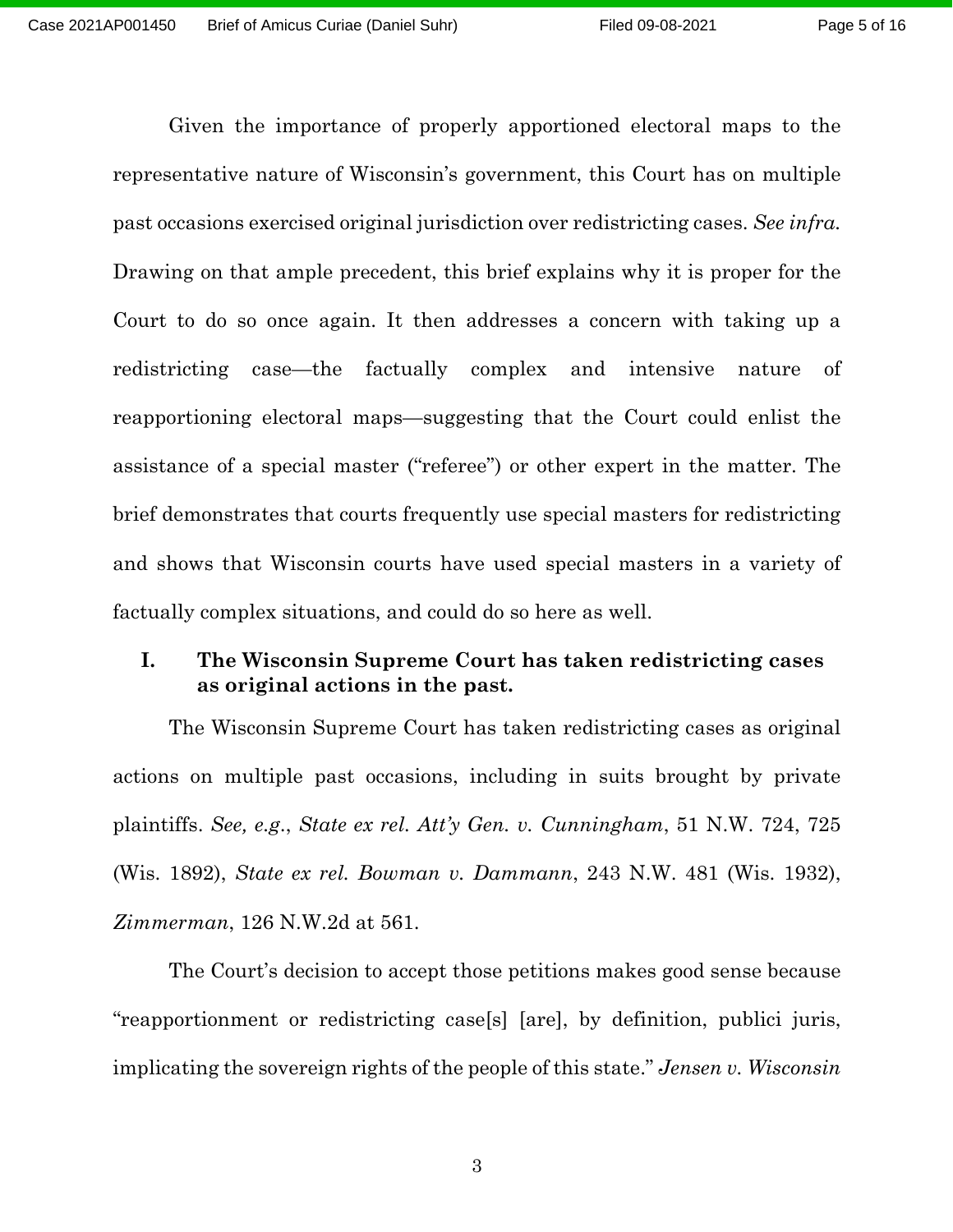*Elections Bd.*, 639 N.W.2d 537, 542 (Wis. 2002). The Court observed in *State ex rel. Lamb v. Cunningham*<sup>1</sup> that section 3, article 7 of the Wisconsin Constitution "was designed to give this court original jurisdiction of 'all judicial questions affecting the sovereignty of the state, its franchises and prerogatives, or the liberties of its people.'" 53 N.W. 35, 48 (Wis. 1892) (quoting *Att'y Gen. v. Chicago & N.W. Ry. Co.*, 35 Wis. 425, 518 (Wis. 1874)). The Court further stated in *Attorney General v. City of Eau Claire*, that for it to exercise original jurisdiction, the State's interest must be:

primary and proximate, not indirect or remote . . . affecting the state at large, in some of its prerogatives; raising a contingency requiring the interposition of this court to preserve the prerogatives and franchises of the state, in its sovereign character . . . .

37 Wis. 400, 444 (1875). The Court has also counted exigent circumstances and inadequacy of lower court remedies in favor of exercising original jurisdiction. *Petition of Heil*, 284 N.W. 42, 48 (Wis. 1938).

As the Court made clear in *Jensen*, the process of drawing up legislative districts is certainly a matter of importance for the state as a whole because it directly implicates the representative nature of Wisconsin's government and

<sup>1</sup> A follow-up case to *Cunningham I*, 51 N.W. 724.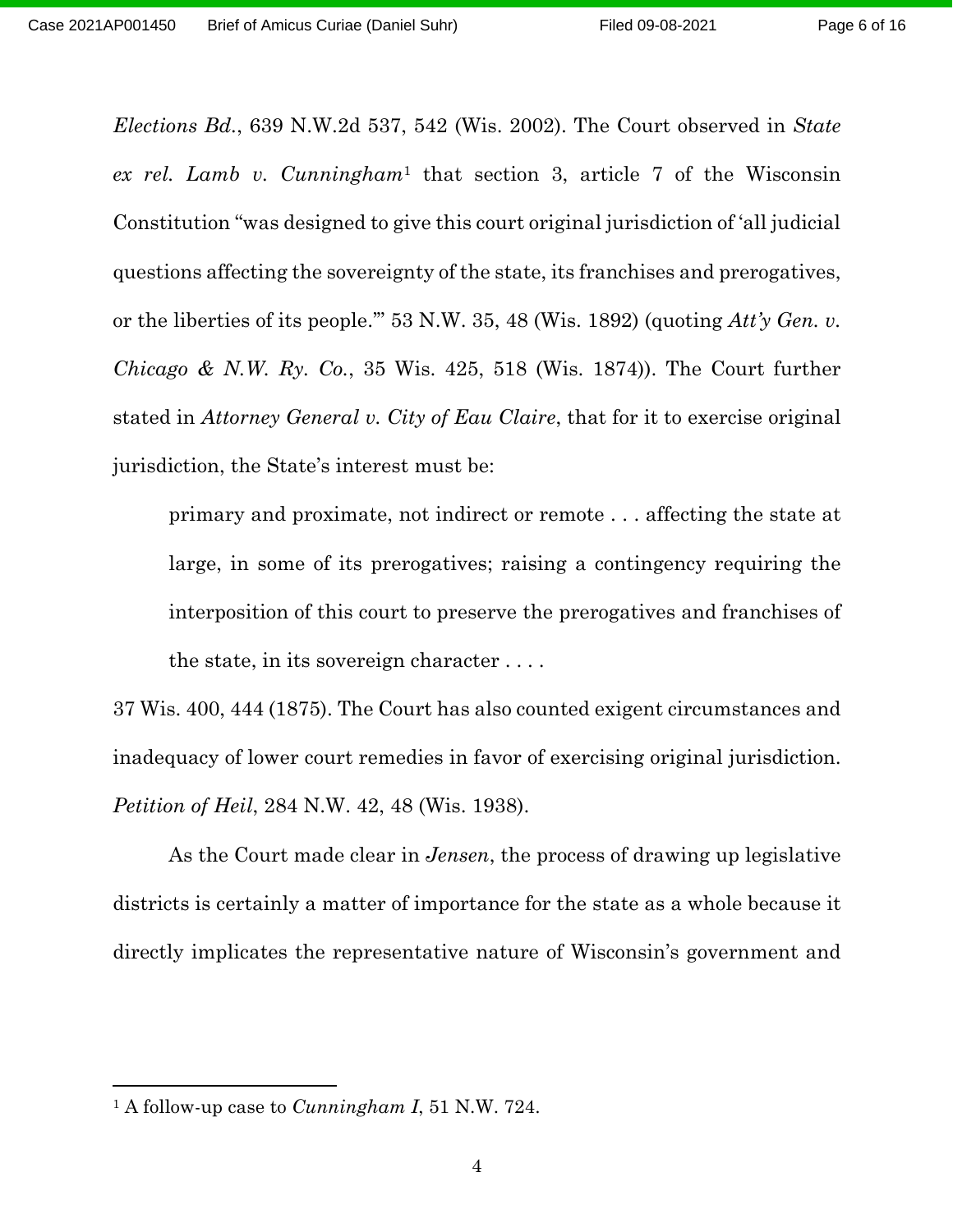the liberties of its people. To use the language of the older cases, it goes to the core of the prerogatives and franchises of the state in its sovereign character.

The case also calls for the attention of this Court in particular. No individual county-based circuit court judge can adequately represent and reflect the interests of the people of the State as a whole like this court can. Just as three federal judges drawn from across the Seventh Circuit are not representative of Wisconsin, neither can three circuit judges represent the whole state. *See* Wis. Stat. 751.035. Only this Court, with seven justices all elected by the people of the entire state, has the judicial authority to reflect and safeguard the interests of the state as a whole. Certainly this Court represents a better expression of the people's preferences and sovereignty than a federal court with two of its three judges drawn from Illinois.

It is true that the Court has on several such occasions declined to draw legislative maps itself, instead referring the task back to the legislature or upholding the presented apportionment map. *See* the *Cunningham* cases (51 N.W. 724 and 53 N.W. 35); *Dammann*, 243 N.W. 481. But the Court has made clear that it has the power to conduct apportionment itself and has in fact exercised that power. In *Zimmerman*, 126 N.W.2d at 569, the Court ruled that the legislature's districting maps violated the Wisconsin Constitution. The Court found that the most appropriate form of relief would be for the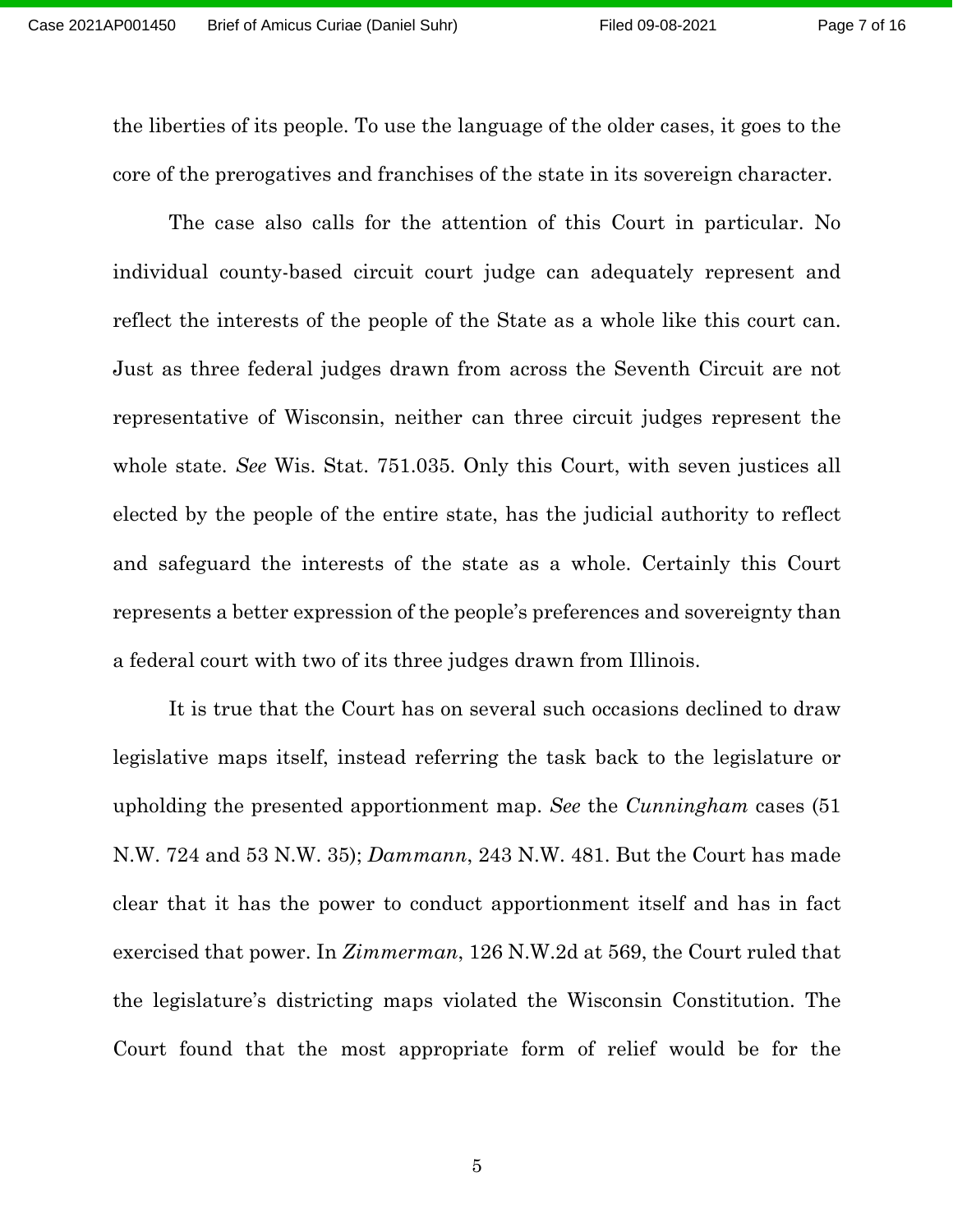legislature to pass and the governor to sign into law a valid redistricting plan.

*Id*. at 570. That remains the optimal outcome here as well.

Given the other branches' prior inability to agree on a plan and the quickly approaching elections, however, the *Zimmerman* Court imposed a deadline of two months for them to come up with a valid plan. *Id*. It stated that: "We do not abdicate our power to draft and execute a final plan of apportionment which conforms to the requirements of art. IV, Wis. Const., should the other arms of our state government be unable to resolve their differences and adopt a valid plan." *Id*. at 571. The legislature and governor failed to enact any legislative apportionment within the Court's two-month deadline, so the Court enacted one itself, to "be effective for the 1964 legislative elections, and thereafter until such time as the legislature and governor have enacted a valid legislative apportionment plan." *State ex rel. Reynolds v. Zimmerman*, 128 N.W.2d 16, 17 (Wis. 1964).

## **II. The Wisconsin Supreme Court may appoint a special master to assist it in the fact-intensive matter of reapportionment.**

That the Court has issued a reapportionment plan in the past is precedent for doing so again here. Yet that which is permissible or proper may not be easy or convenient. Let's be honest: redistricting under the best of circumstances is a technically detailed exercise that has become heavily technology dependent.

6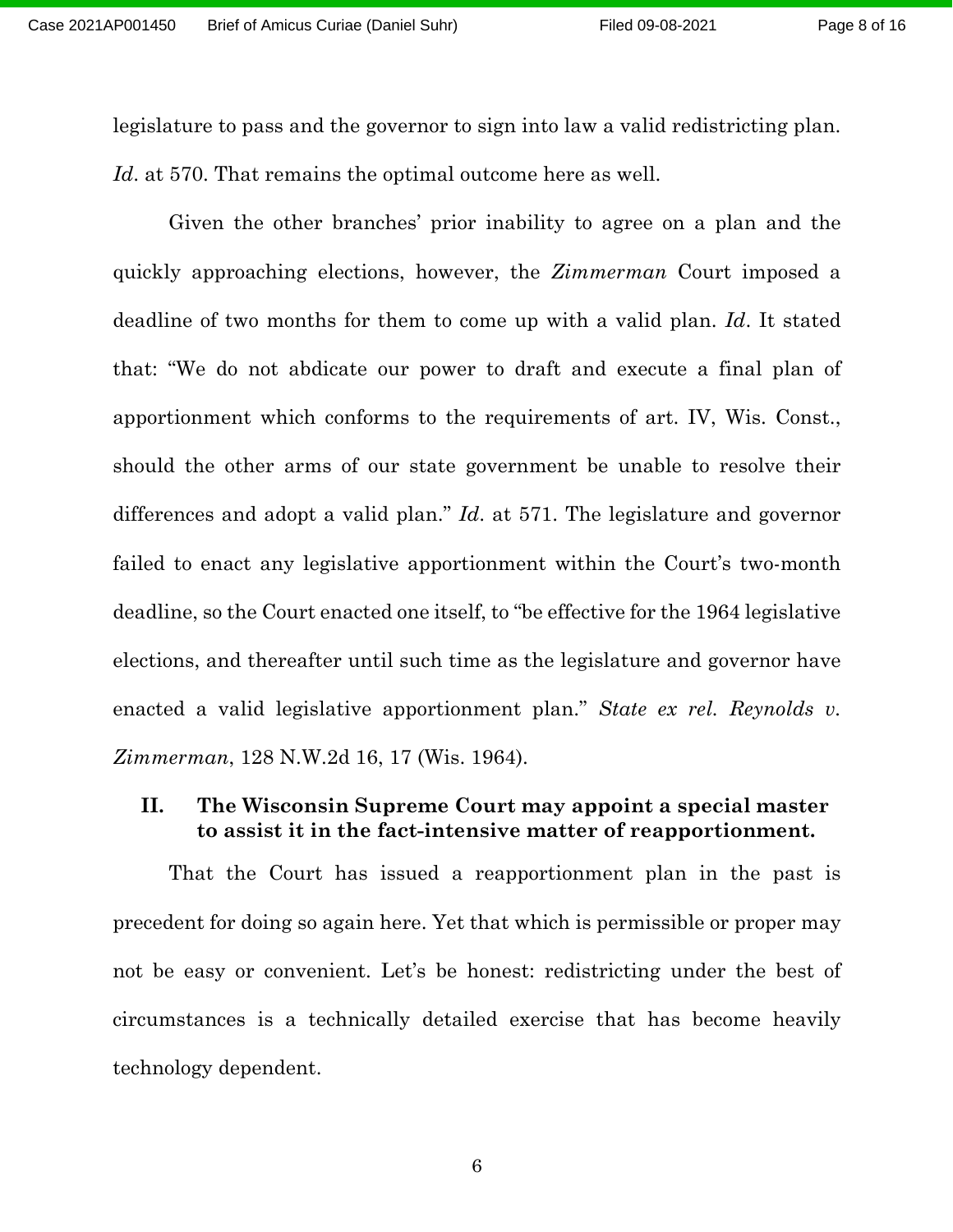Further, the Court has expressed reluctance to exercise original jurisdiction over otherwise eligible cases in which the parties disagree about issues of fact. *Green for Wisconsin v. State Elections Bd.*, 723 N.W.2d 418, 419 (Wis. 2006). The Court, however, has solutions to the problem of messy facts in original actions: it has used "mechanisms . . . such as appointment of a special master . . . to conduct fact-finding under the continued jurisdiction/supervision of this court." *State ex rel. Ozanne v. Fitzgerald*, 798 N.W.2d 436, 465 (Wis. 2011) (Abrahamson, C.J., concurring/dissenting) (citing *Wis. Prof'l Police Ass'n, Inc. v. Lightbourn*, 627 N.W.2d 807, 817 (Wis. 2001)). This Court has held that "[t]he Wisconsin statutes authorize a court to appoint a referee to determine 'matters of account' and other complicated issues. 'The role of a referee is to help the court in cases where the expertise of the referee is needed' to assist the court in obtaining facts and arriving at a correct result in complicated litigation." *Ehlinger v. Hauser*, 785 N.W.2d 328, 342–43 (Wis. 2010) (quoting Patricia Graczyk, *The New Wisconsin Rules of Civil Procedure Chapters 805–807,* 59 MARQ. L. REV. 671, 683–84 (1976)). In fact, this Court uses referees in original actions all the time, likely without even realizing it: attorney discipline cases. *In re Sedor*, 245 N.W.2d 895, 899 (Wis. 1976) (quoting *State v. Preston*, 159 N.W.2d 684 (Wis. 1968)).

Were this Court to appoint a special master to assist it in the complex task of drawing new legislative districts, it would tread a path well established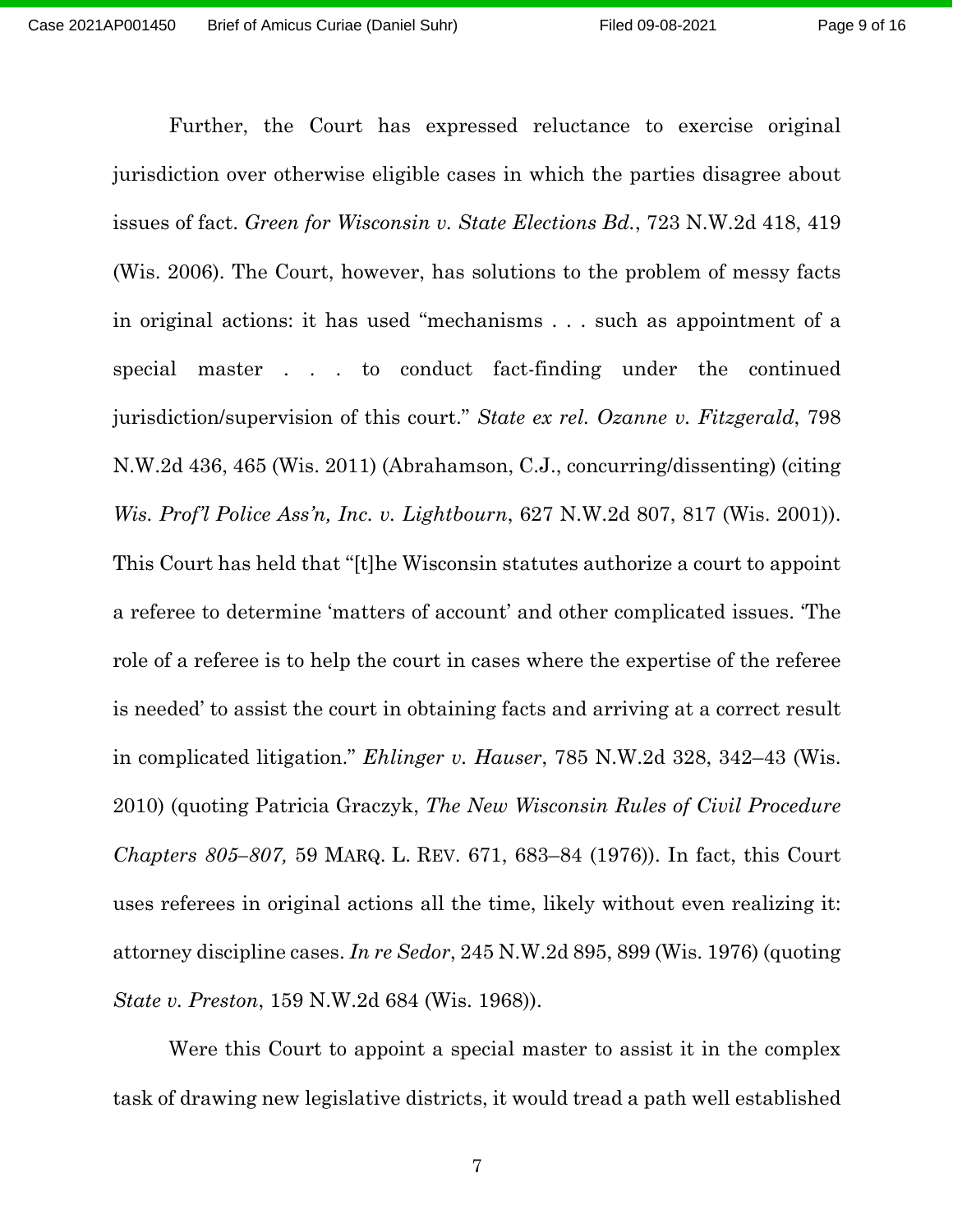by both state and federal courts. Federal courts considering redistricting cases frequently use special masters. *See, e.g.*, *Butterworth v. Dempsey*, 237 F. Supp. 302, 304 (D. Conn. 1964); *Puerto Rican Legal Def. & Educ. Fund, Inc. v. Gantt*, 796 F. Supp. 681, 684 (E.D.N.Y. 1992); *North Carolina v. Covington*, 138 S. Ct. 2548, 2550 (2018) (discussing the use of a special master below). The same is true in state courts. *See, e.g.*, *Guy v. Miller*, No. 11 OC 00042 1B (Nev. Dist. Ct., Carson City Oct. 27, 2011) (adopting with slight modifications the redistricting map devised by special masters appointed "to resolve the impasse created by the continuing failure of the Legislature to pass legislation acceptable to the Governor"); *In re Reapportionment Comm'n*, 36 A.3d 661 (Conn. 2012) (adopting the congressional districting plan devised by a special master appointed after the legislative reapportionment committee missed its deadline).

Federal courts appoint special masters pursuant to Federal Rule of Civil Procedure 53, which "allows courts to appoint a special master to perform or manage certain aspects of a case, if consented to by the parties," typically "because the court cannot efficiently address the matter," the "matter requires protracted fact finding," or the "matter involves a highly technical dispute." Lynn Jokela & David F. Herr, *Special Masters in State Court Complex Litigation: An Available and Underused Case Management Tool*, 31 WM. MITCHELL L. REV. 1299, 1301, 314 (2005). Special masters provide courts with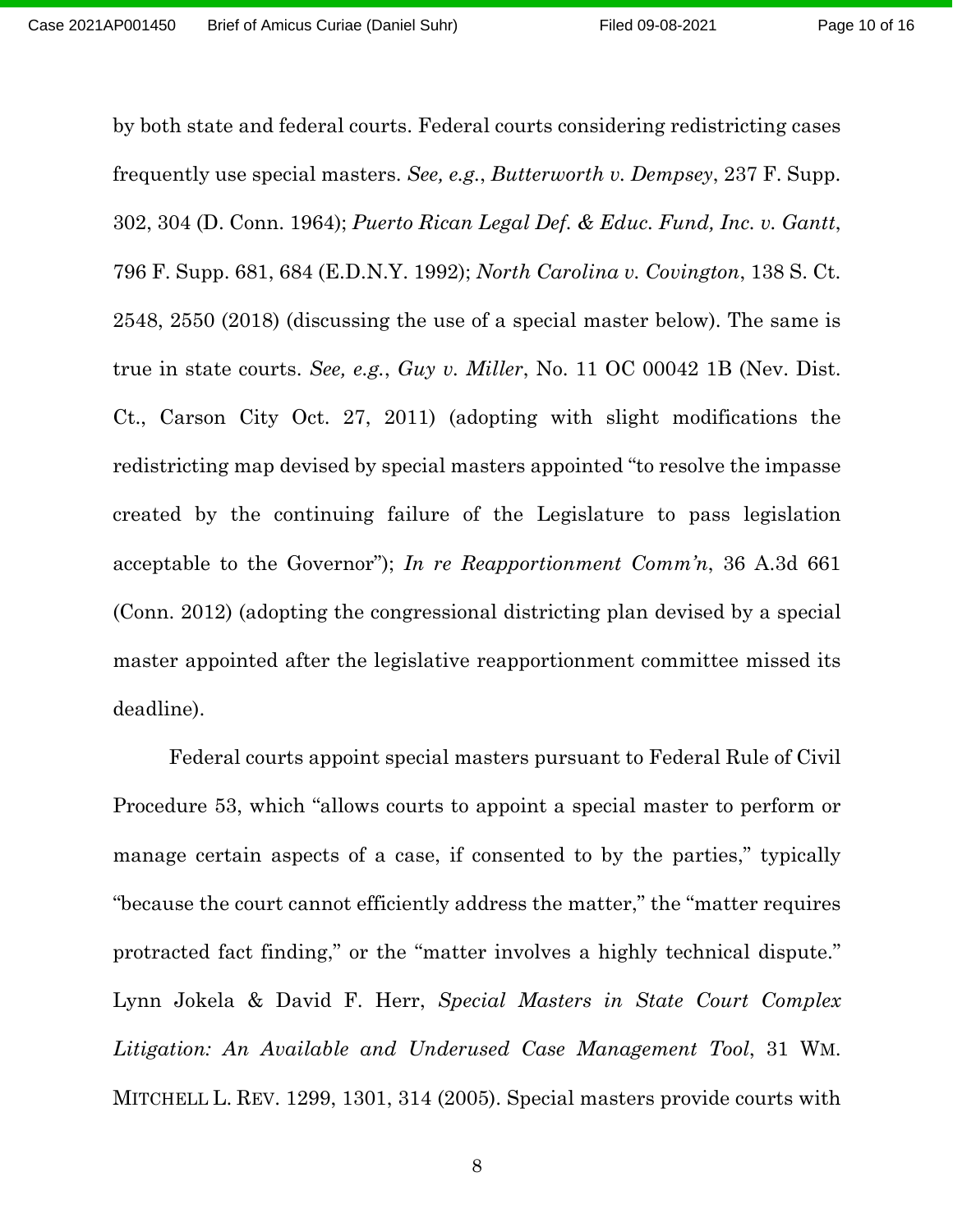"expertise in . . . areas [such as] accounting, finance, science, and technology, which in certain cases, can help ensure a fair result." *Id*. at 1324.

The Federal Judicial Center, a branch of the federal judiciary which "conducts policy research and provides continuing education resources for the judicial branch,"2 conducted a survey in 2000 of federal courts' use of special masters.3 This "empirical survey of the effectiveness of special masters" which "include[d] commentary from judges regarding their experience after appointing special masters," "concluded that special masters were 'extremely or very effective.'" Jokela et al. at 1300. Among the benefits reported were "better, faster, and fairer resolution of litigation in the cases in which masters are used, as well as an easing of the burdens these cases place on the judiciary." *Id*.

Almost all state courts, including Wisconsin, have a procedural rule analogous to F.R.C.P. Rule 53 providing for the use of special masters. Wisconsin's statute provides that a "referee" [special master] may be appointed in cases not involving a jury when the "matters [are] of account and of difficult computation of damages" and there is "a showing that some exceptional condition requires it." Wis. Stat. § 805.06(2). The statute goes on to say that

<sup>2</sup> Federal Judicial Center website, https://www.fjc.gov.

<sup>3</sup> Thomas E. Willging et al., *Special Masters' Incidence and Activity*, Fed. Jud. Center 1 (2000), http:// https://www.uscourts.gov/sites/default/files/specmast.pdf.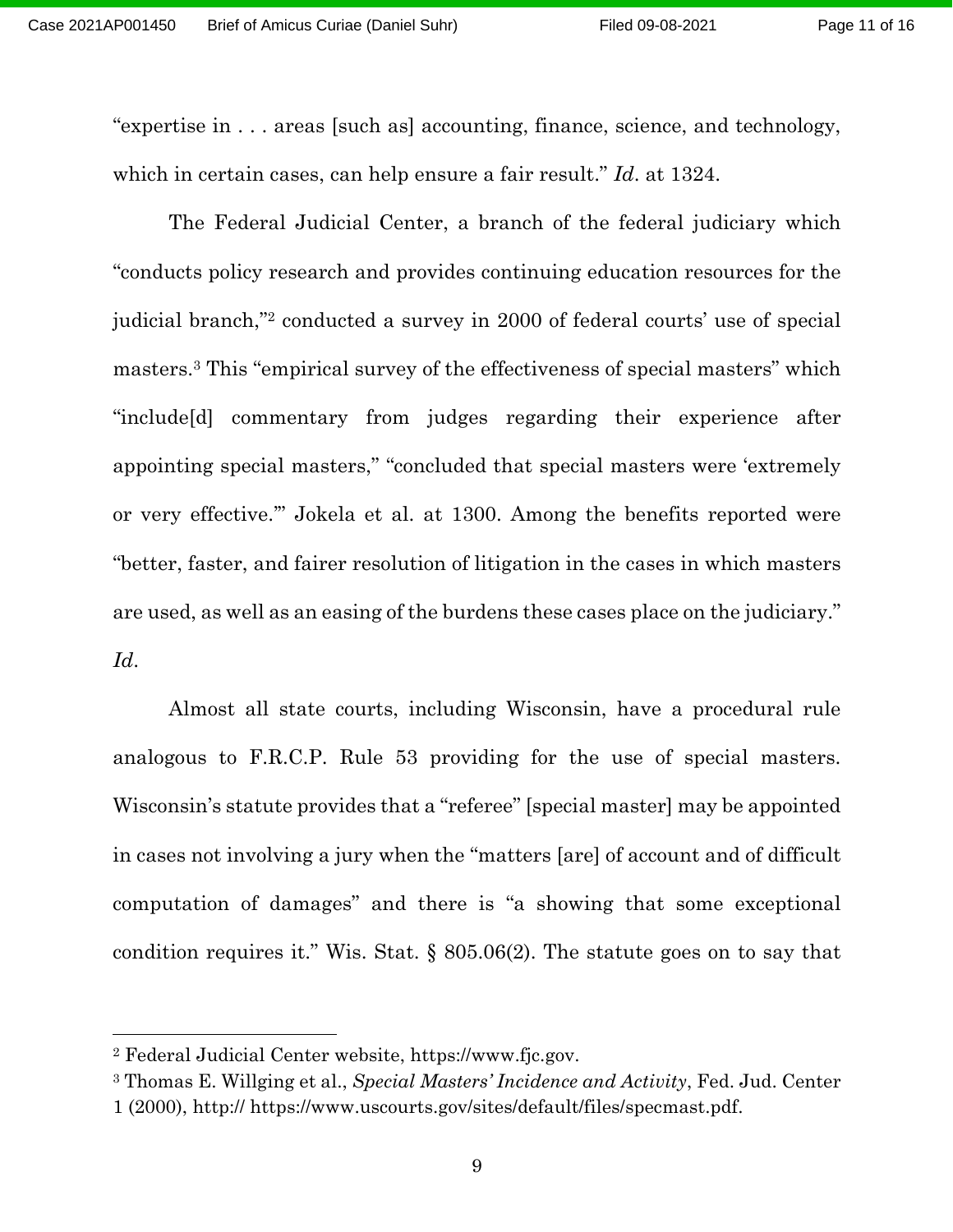the referee "shall prepare a report upon the matters submitted by the order of reference and, if required to make findings of fact and conclusions of law . . . shall set them forth in the report." § 805.06(5)(a).

Wisconsin state courts have frequently turned to special masters to handle complex factual matters. *See, e.g.*, *Associated Bank, N.A. v. Brogli*, 917 N.W.2d 37 (Wis. Ct. App. 2018) (special master appointed to determine parties' respective ownership stake in property being sold to pay off debt); *Hauser*, 785 N.W.2d at 334 (certified public accountant appointed as special magistrate to determine corporation's book value for shareholder suit); *Harold Sampson Children's Tr. v. The Linda Gale Sampson 1979 Tr.*, 679 N.W.2d 794, 796 (Wis. 2004) (special master appointed to determine whether documents produced to opposed counsel had been protected by attorney-client privilege); *Hannan v. Godfrey*, 617 N.W.2d 906 (Wis. Ct. App. 2000) (special master appointed to determine valuation of partnership); *Willenson v. Est. of Bailey*, 543 N.W.2d 867 (Wis. Ct. App. 1995) (special master appointed to resolve a dispute over funds missing from an estate). In other words, special masters are well-known as neutral experts for redistricting in courts nationally and as familiar tools on complex topics in Wisconsin cases.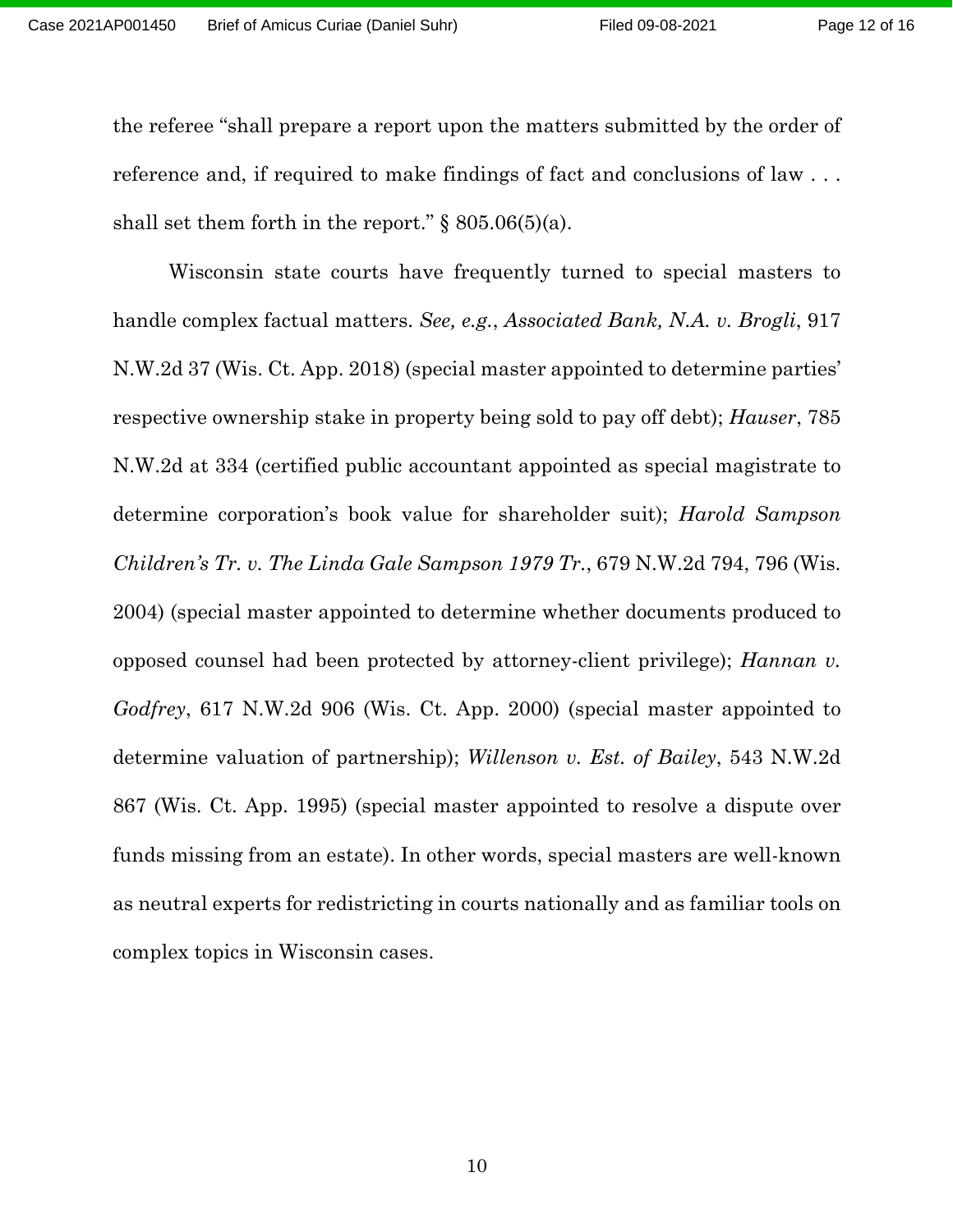#### **III. The Court may choose among a range of approaches to judicial redistricting.**

Though special masters are one tool for addressing the technically complex work of redistricting, they are hardly the Court's only option. Reviewing a large sample of redistricting cases, Professor Nathaniel Persily of Stanford Law School has seen courts take other routes as well, such as choosing from plans submitted by the parties, or drawing district maps themselves, perhaps with the help of an outside expert who assists the court but with less authority than a special master. *See generally* Nathaniel Persily, *When Judges Carve Democracies: A Primer on Court-Drawn Redistricting Plans*, 73 GEO. WASH. L. REV. 1131 (2005). These approaches can also be combined, for instance by starting from a current map and relying on an expert or special master to make the fewest modifications necessary to bring the map into compliance (because the prior map has the democratic legitimacy of having been enacted through the normal legislative process).

#### **CONCLUSION**

This Court has held that "[t]he people . . . have a strong interest in a redistricting map drawn by an institution of state government—ideally and most properly, the legislature, secondarily, this court." *Jensen,* 639 N.W.2d at 542. The anticipated impasse on reapportionment between the Legislature and Governor means that the political branches will mostly fail to timely enact a

11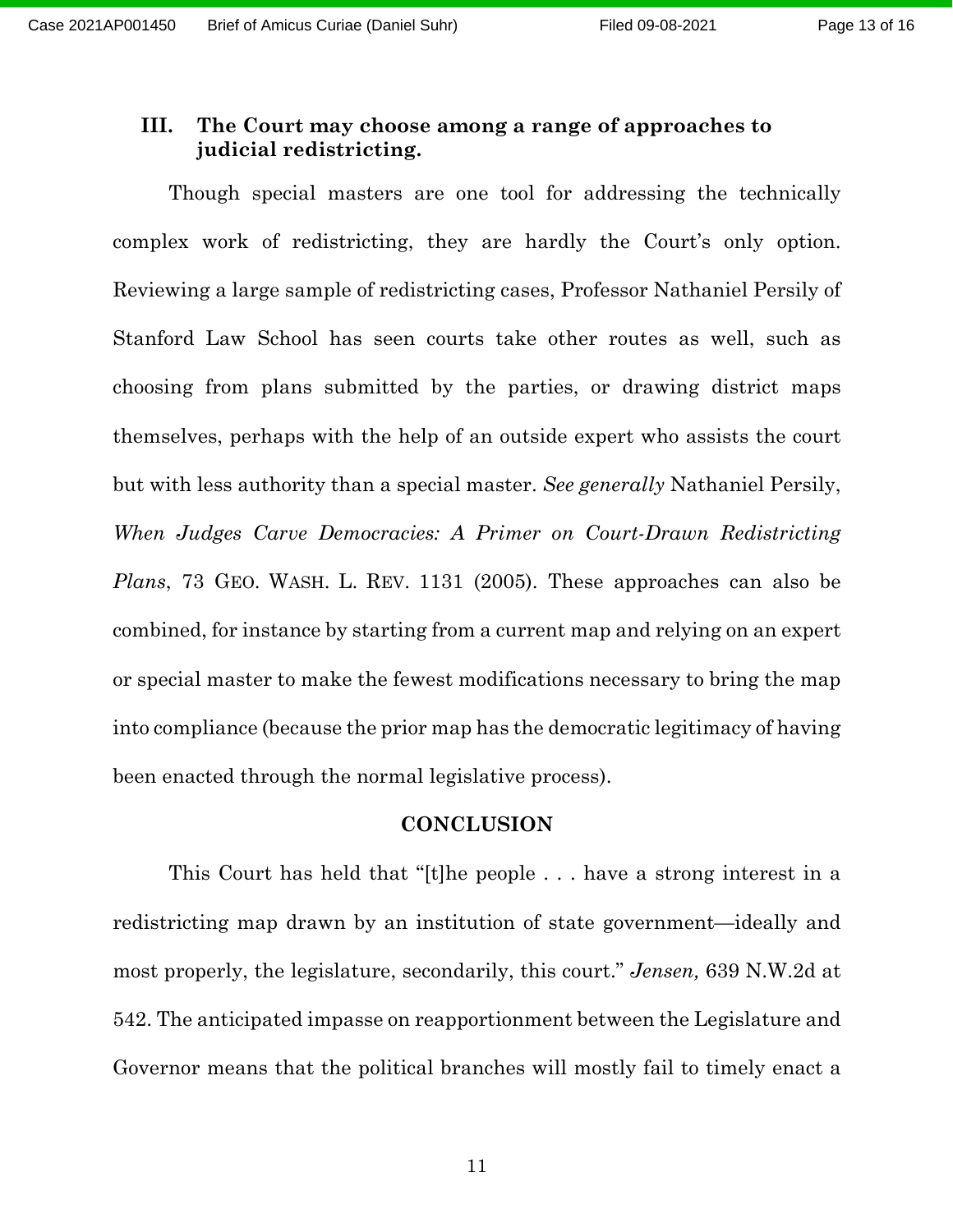new redistricting map. In that event, it is the responsibility of this Court to do so itself—thereby protecting the state constitutional rights of Wisconsin's citizens, upholding state sovereignty, and bestowing democratic legitimacy on the reapportionment process. While the factually complex nature of redistricting cases may be a deterrent to the Court exercising original jurisdiction over this matter, this brief has shown that courts commonly and satisfactorily rely on the assistance of special masters and other experts in redistricting cases. It has also noted that Wisconsin courts make frequent use of special masters to resolve factually complex questions. Accordingly, the Court should consider enlisting a special master or other expert to assist it in exercising its responsibility to create a new redistricting map for the State.

Respectfully submitted,

Vanil R.m

Daniel R. Suhr *Counsel of Record Wis. Bar No. 1065568* 220 Madero Dr. Thiensville WI 53092 danielsuhr@gmail.com

SEPTEMBER 7, 2021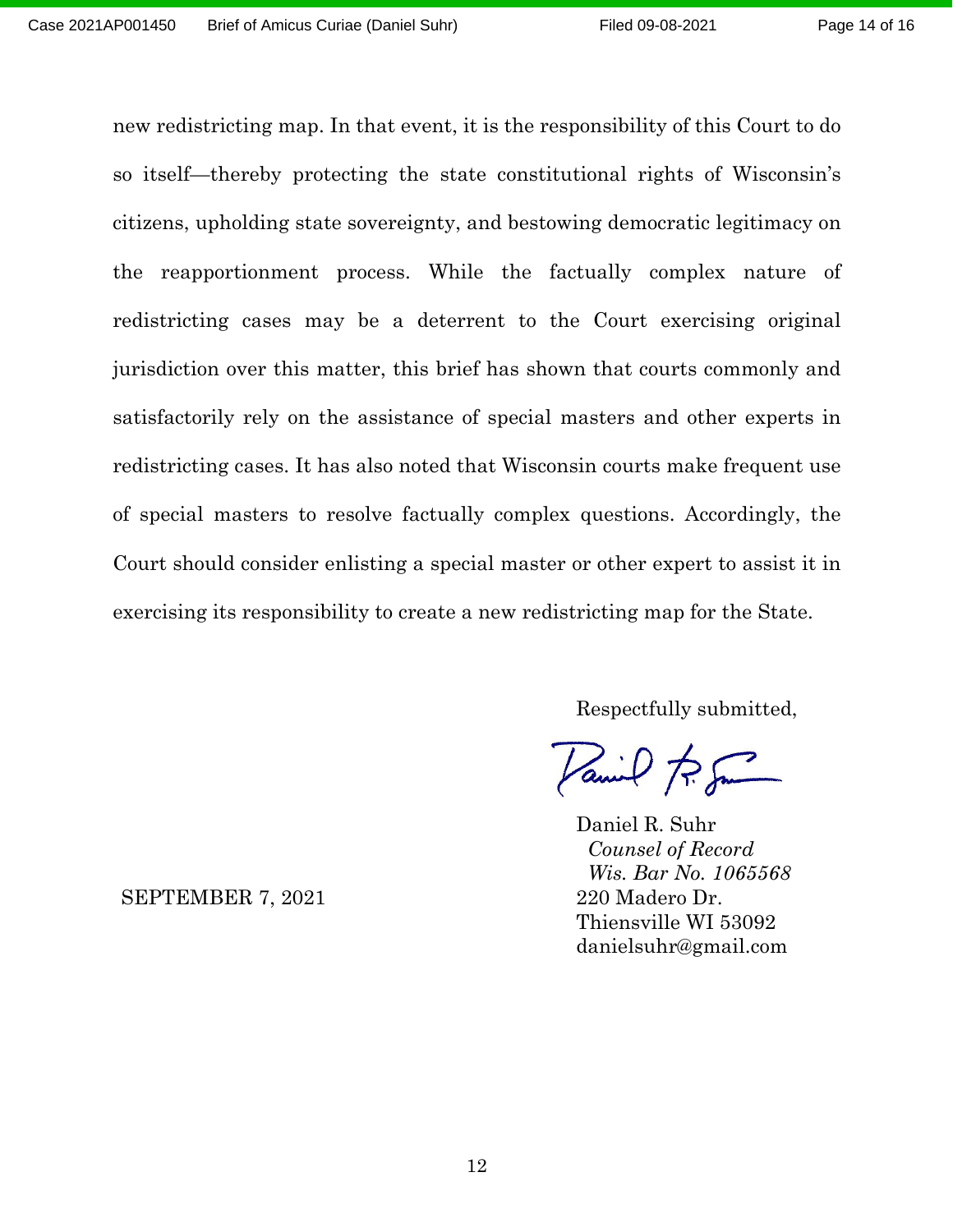Page 15 of 16